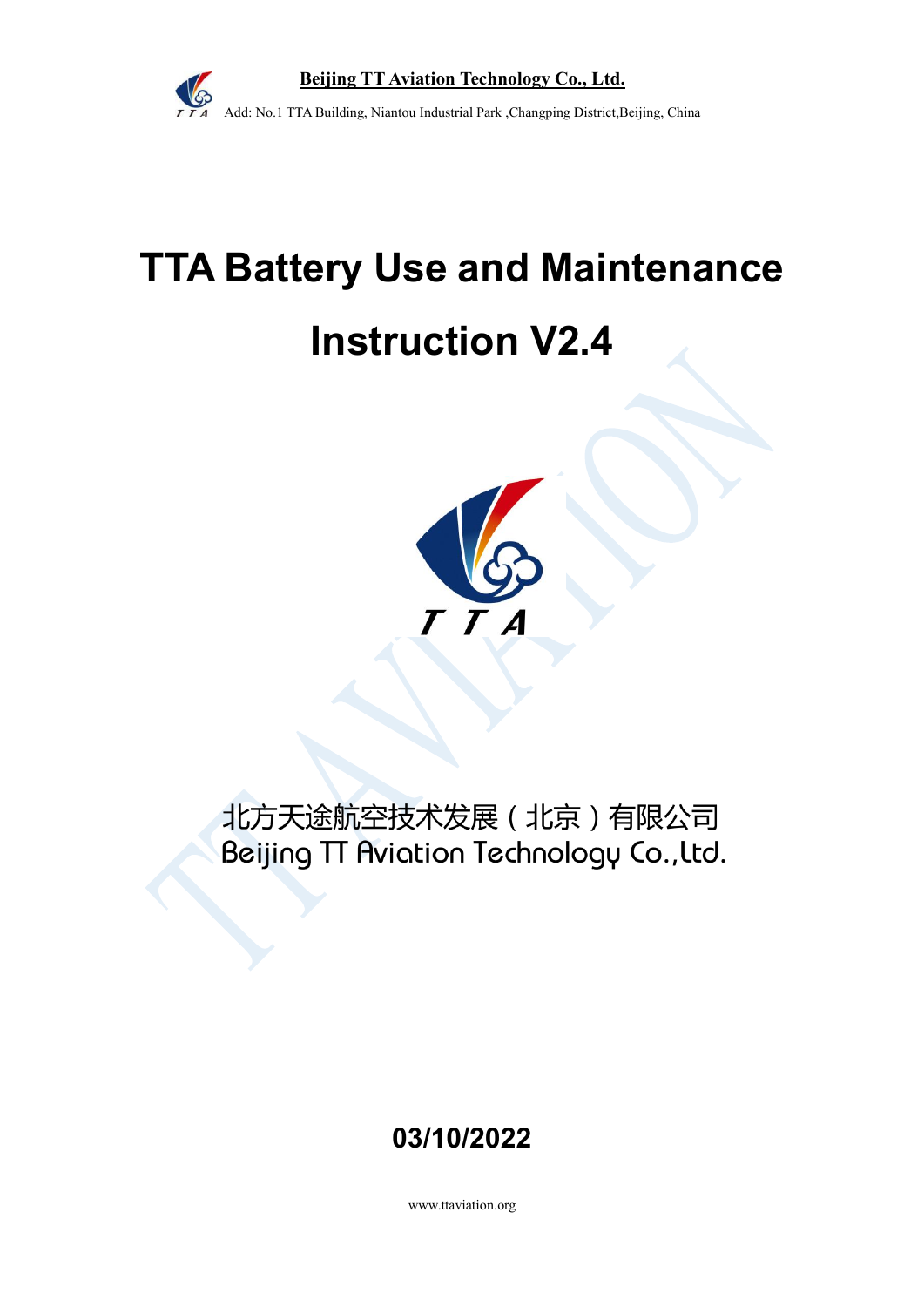

Add: No.1 TTA Building, Niantou Industrial Park ,Changping District,Beijing, China

# **Record of Revisions**

| Issue No.        | Issue. Date | <b>Reason for Revision</b>                                     | Insert page |
|------------------|-------------|----------------------------------------------------------------|-------------|
| V1.0             | 2019/07/31  | <b>Issued</b>                                                  |             |
| V2.1             | 2019/12/09  | Add "How to deal with a burning<br>battery"                    | 4           |
|                  |             | Add "First Aid Measures"                                       | 5           |
| V <sub>2.2</sub> | 2020/09/10  | Add "8.3 Long-term Storage"                                    | 6           |
| V <sub>2.3</sub> | 2021/07/15  | Add "Receive Inspection"                                       | 1           |
| V2.4             | 2022/03/09  | Add "Quick Overview of Key Points"<br>for Use and Maintenance" |             |
|                  |             | Update "3.1 Set Alarming Voltage"                              | 3           |
|                  |             | Add"3.4 Charge empty battery<br>timely"                        | 4           |
|                  |             | Update "5. Balancing"                                          | 4           |
|                  |             | Add "How to put battery in storage<br>mode"                    | 6           |
|                  |             | Update "6.3 Long-term storage<br>maintenance"                  |             |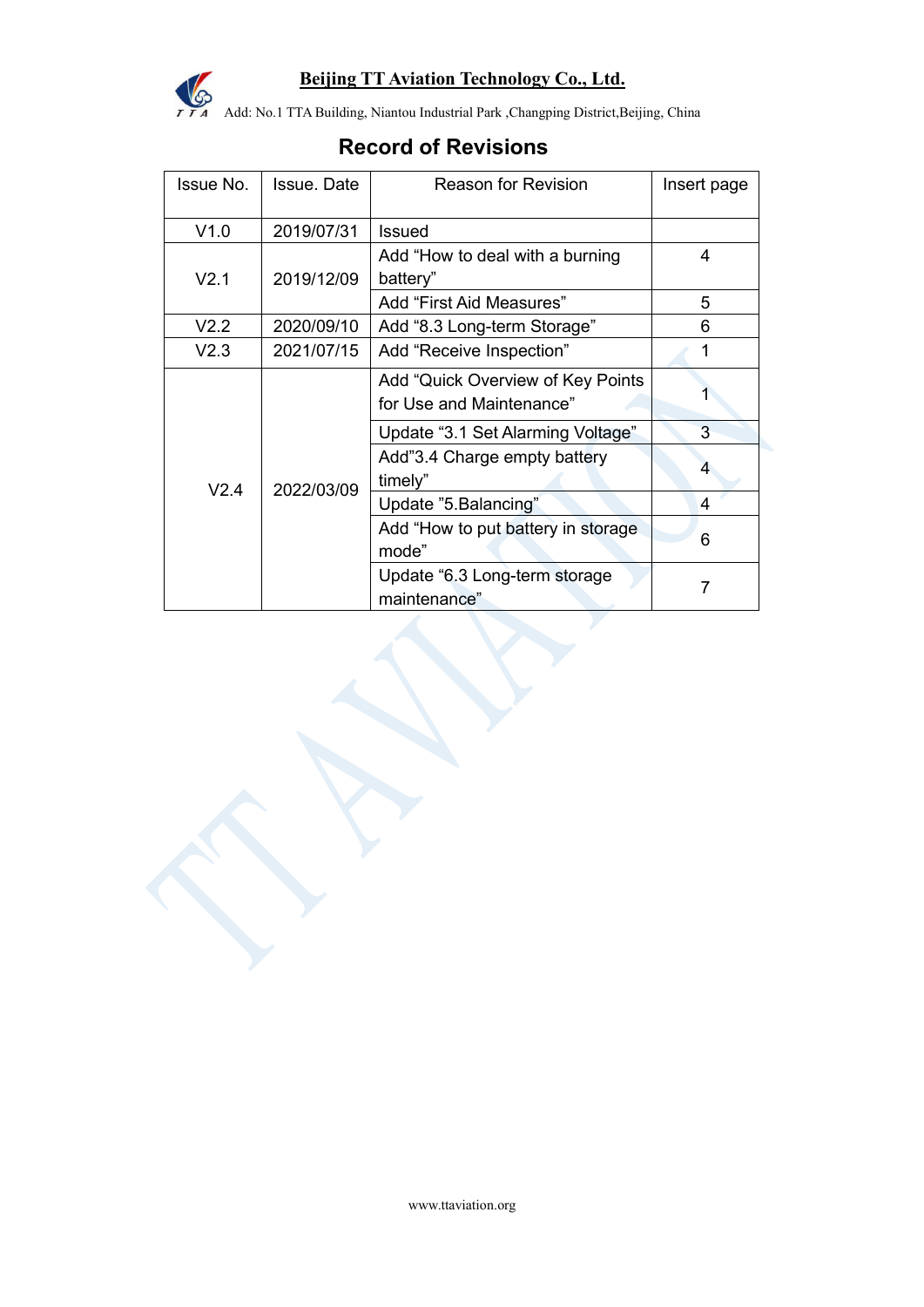

Add: No.1 TTA Building, Niantou Industrial Park ,Changping District,Beijing, China

# Receive Inspection

Followings shall be done firstly after you receive batteries.

- **Inspect** all batteries immediately once you receive them. All goods have a **7-day open-box warranty** period. Report to TTA timely and apply for warranty within open-box warranty period, if you note anything abnormal.
- **Maintain all batteries immediately** since you receive them. Generally, shipment will take a long time, and batteries have to be shipped with low remaining capacity. Once receive batteries, perform a charge-discharge cycle to activate and maintain them. Otherwise, battery performance will be adversely affected, and battery will even die because ofthem. **Hereby TTA claim that the failures that caused by improper maintenance will not be covered by warranty**.

# Quick Overview of Key Points for Use and Maintenance

#### Daily Use

- ◆ Set alarming voltage according to drone manual, and Land immediately when battery voltage drop to 2nd alarming voltage(Critical Low).
- ◆ Don't leave empty battery for over 12 hours, otherwise battery performance will be adversely affected.
- ◆ Recommended to balance battery voltage every 3~5 work days to maintain battery, or when you note that cell difference is bigger than 30mv.
- Never leave a full battery for over 3 days, otherwise battery may be adversely affected or even damaged.
- ◆ Recommended to charge or balance battery with balance cable connected, especially when balancing voltage.
- $\blacklozenge$  Pay Attention to battery abnormality and always keep safe in mind.

#### Long-term Storage

Before long-term storage, put battery into Storage voltage.

During long-term storage, please performing followings to maintain batteries.

- Every 30 days, charge battery in "Storage" mode to maintain its voltage at storage voltage
- Every 2~3 months, perform a "charge-discharge" cycle to activate battery for maintaining its performance.

More details, follow the below contents please.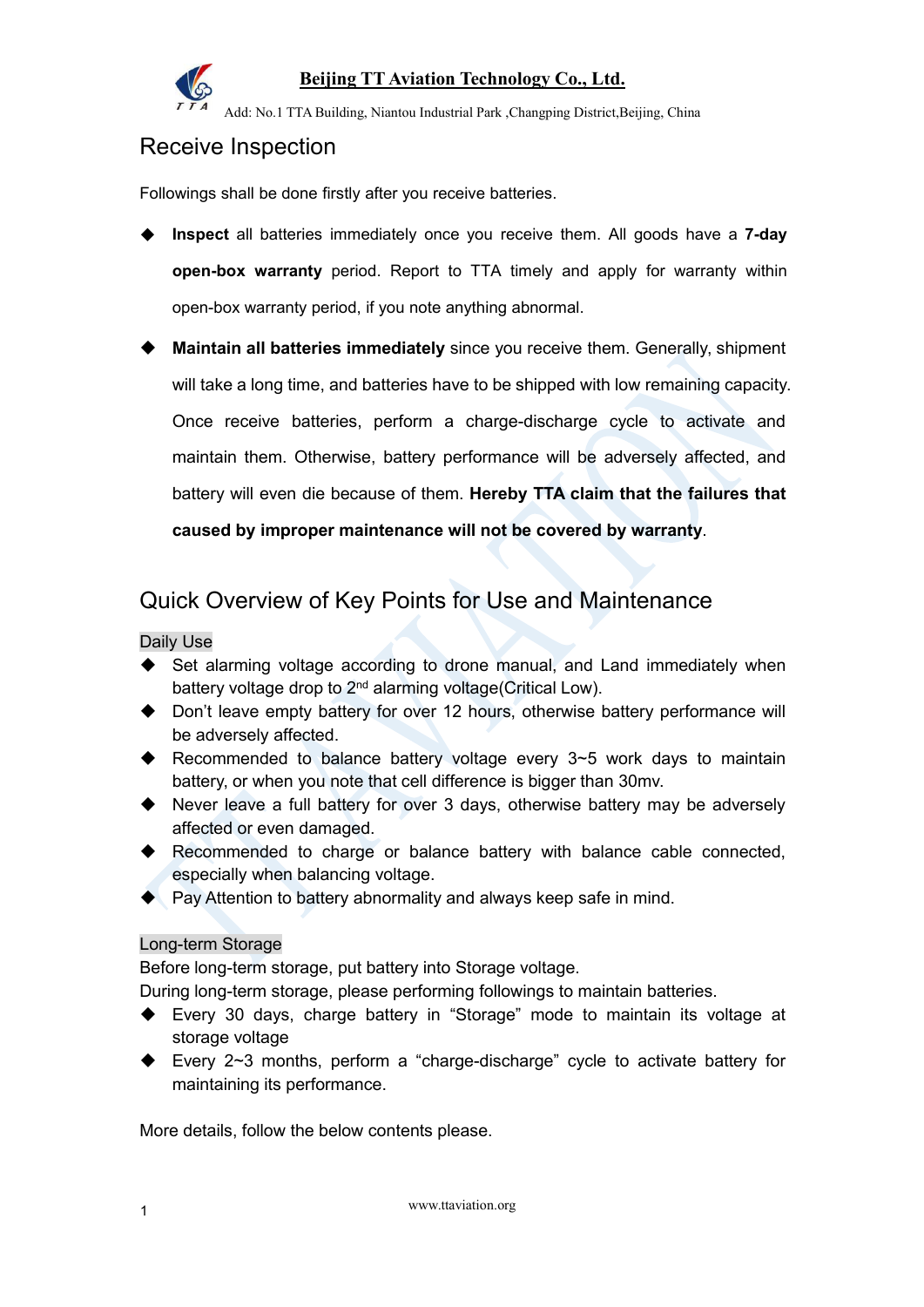

Add: No.1 TTA Building, Niantou Industrial Park ,Changping District,Beijing, China

# 1. Before Charging / Discharging

- ◆ Inspect the battery for any damages. Do not charge / discharge a damaged battery.
- Inspect the battery for any swelling and possible battery fluid leaks. Do not charge / discharge a malfunctional battery.
- Inspect the voltage for each battery cell. If the voltage difference between cells is too large, please contact with TTA sales or engineers.(**Normal range of voltage difference is 1mv-30mv**). If voltage difference between cells is greater than 30mv, do not use the battery before balancing it by using storage function of charger.
- The productive rubber plug of the battery balance port and charging port can effectively protect battery from water, pesticide, dust. Please use it carefully and prevent from falling off from battery.
- Inspect the battery compartment of drone and clean the residual liquid before mounting battery to prevent the liquid from permeating the charging port and damaging the battery electronic board and cells. Use funnel to add liquid to prevent liquid splashing on drone parts.

**Attention**: Be aware of plugging the rubber plugs into the balance port after charging completely.

# 2.Drone Batteries Use

#### 2.1 Use the SAME kind of Battery

If drone is mounted more than one piece of battery, never use batteries with different voltage and capacity. The differences would definitely damage your batteries and hard to calculate the endurance which would cause unexpected drone crash.

#### 2.2 Check the Battery Status

Before take off, check the status of batteries, ensure they are fully charged and mounted firmly to the drone.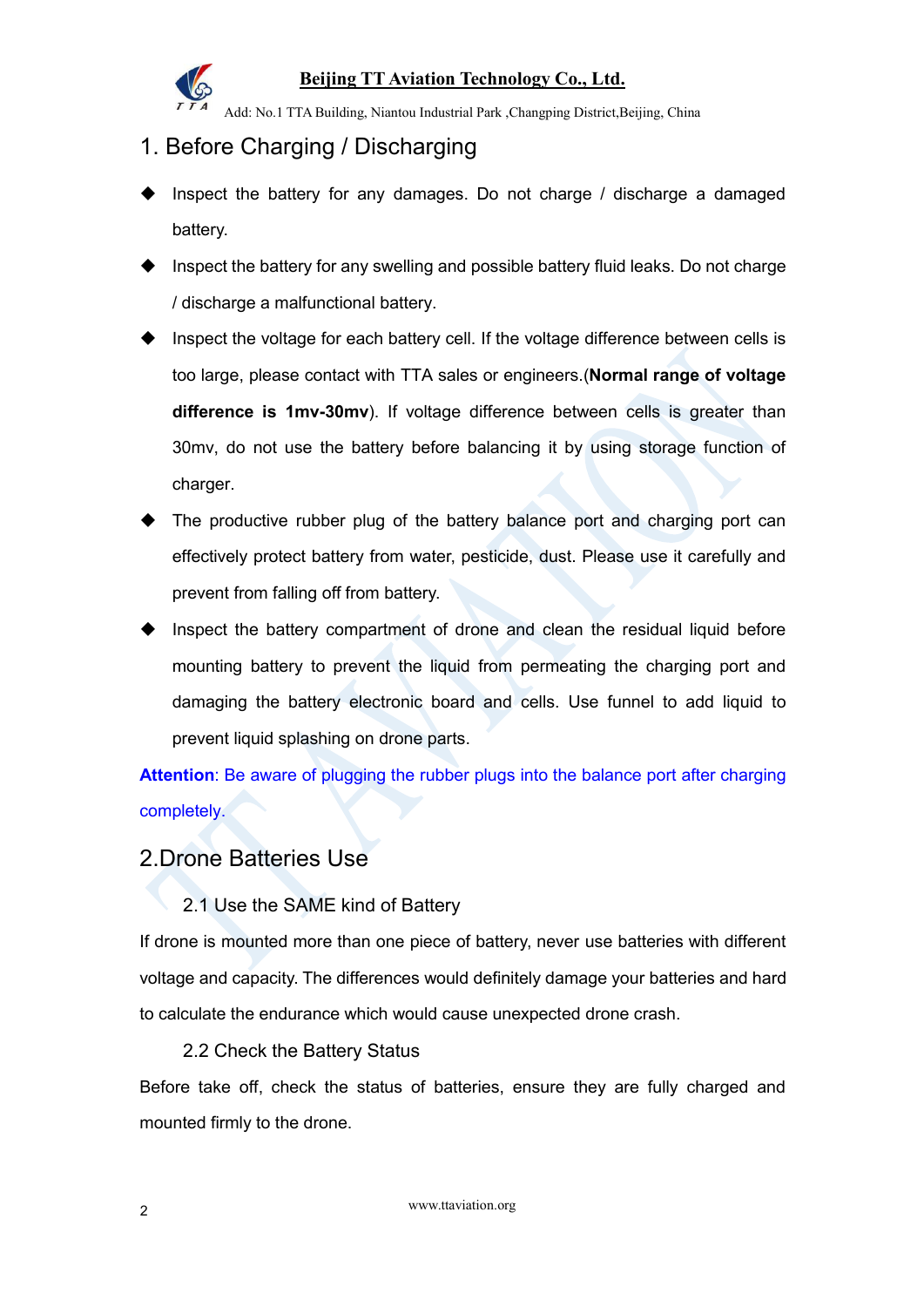

Add: No.1 TTA Building, Niantou Industrial Park ,Changping District,Beijing, China

2.3 Caution with the Temperature

Battery should be used at a temperature between -10 $^{\circ}$  C to 40 $^{\circ}$  C (14 $^{\circ}$  F to 104 $^{\circ}$ F).LiPo batteries do not work well in cold weather. The colder it is, the shorter running times due to the slowing down of the chemical activity within the battery.

2.4 Battery Life Cycles

Battery has about 300 life cycles.Leaving them on a full charge all the time, running them completely out, or exposing them to high temperatures will shorten its lifespan definitely.

2.5 Battery Connection

Make sure the wire connection polarity is correct; do not short circuit the battery.

# 3.Discharging

#### 3.1 Set Alarming Voltage

Over-discharge will not only affect flight safety, but also lead to battery damage. Therefore, we need to set an alarming voltage for batteries to avoid over-discharge. LiPo Battery is composed by multiple pieces of cells.

For each cell of **General** Lipo battery, Recommended alarming voltage is as follow:

#### **1 st alarming cell voltage: 3.7V**

**2 nd alarming cell voltage: 3.65V**

Attention:

(1) For general Lipo battery, if cell voltage is below 3.6V, this battery is over-discharged.

(2) For HV Lipo battery, alarming voltage is different, contact TTA for more details.

◆ Ensure drone low-voltage protection has been enabled.

For 6S battery(M4E): 1<sup>st</sup> alarming voltage 22.2V, 2<sup>nd</sup> alarming voltage 21.9V For 12S battery(M6E): 1<sup>st</sup> alarming voltage 44.4V, 2<sup>nd</sup> alarming voltage 43.8V. For 14S battery(G200): 1<sup>st</sup> alarming voltage 51.8V, 2<sup>nd</sup> alarming voltage 51.1V

 When reaching the 1st alarming voltage, drone should be prepared for Return-to-Home. When reaching the 2nd alarming voltage, drone should be landed immediately in case of over-discharge.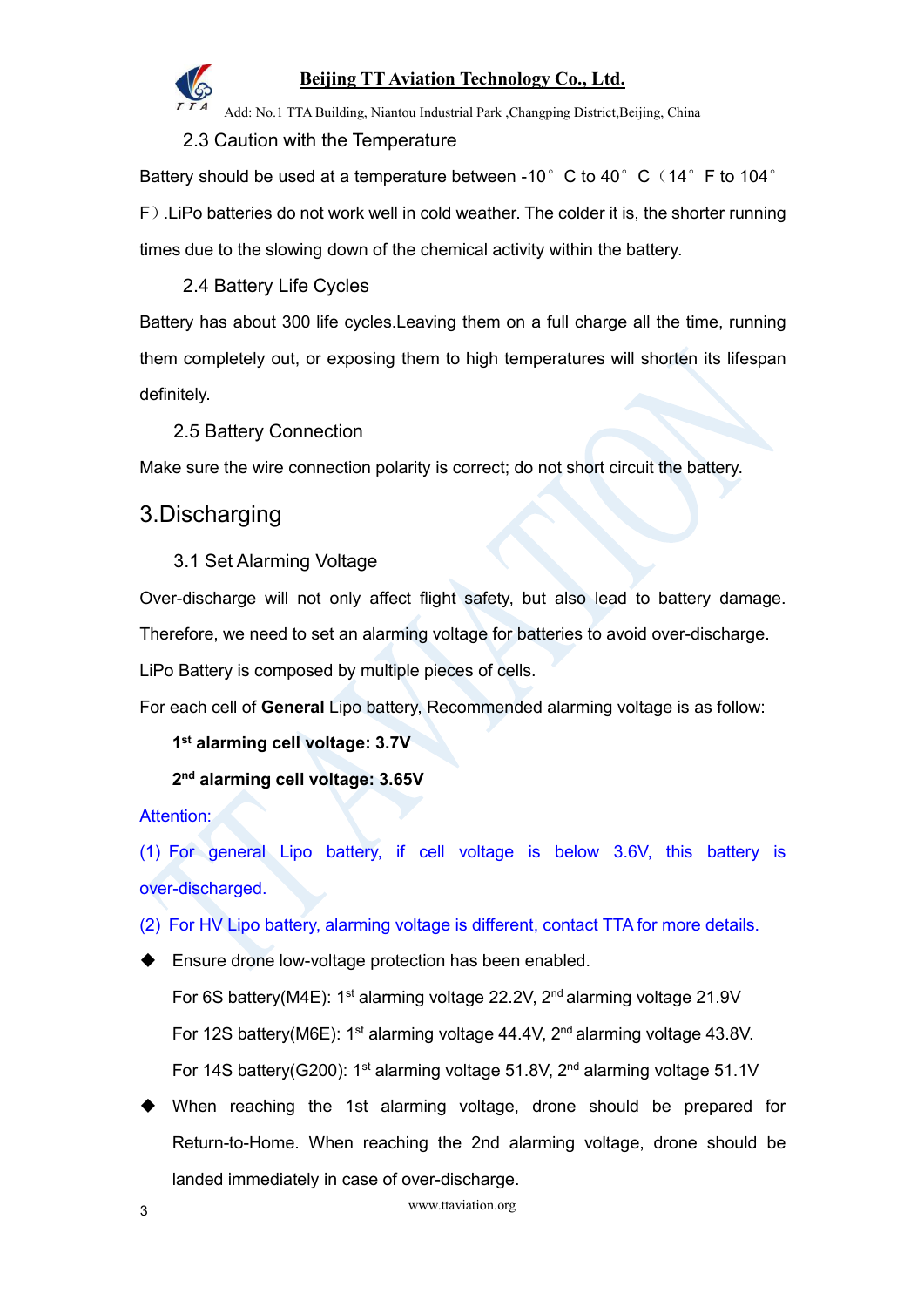

Add: No.1 TTA Building, Niantou Industrial Park ,Changping District,Beijing, China

◆ Battery over-discharging not only greatly decrease the battery lifespan, but also lead to **crash** because of out of power. Therefore, stop performing missions immediately when reaching the 2nd alarming voltage.

3.2 Binding Battery Firmly

Battery shell is an important structure to prevent battery from explosion and flames caused by liquid leakage. When fixing the battery on the drone, the cable tie should be tightened. Battery may be fallen out from drone while flying violently or crash, which may easily causes shell breakage.

3.3 Inspection after Discharging

3.3.1 After each day's work, clean the residual liquid on battery

3.3.2 After each day's work, inspect the appearance of battery for damages, swelling, liquid permeating through the charging port etc. If find above malfunction conditions, stop using the battery immediately and contact with TTA engineer for instructions.

3.3.3 Inspect the balance & charging cable and power cable regularly for possible breakage, open circuit, short circuit etc. If find any, replace the broken parts immediately.

3.3.4 Place batteries on a cool and dry ground far away from flammable and explosive materials. It is suggested to store it in a fireproof and explosion-proof container.

3.4 Charge Empty Battery Timely

Charge empty battery timely after performing missions.

Never leave an empty battery for over 12hours, otherwise battery performance will be adversely affected.

# 4.Charging

 $\blacklozenge$  For general Lipo battery, the nominal voltage of one cell is 3.7V, and voltage will increase to 4.2V after full charge.

As a result, the nominal voltage of 6S battery =3.7V  $\times$  6, the fully charged voltage= $4.2V\times 6$ .

◆ For HV Lipo battery(e.g.,G300 battery), the nominal voltage of one cell is 3.8V, and cell voltage will increase to 4.35V after full charge.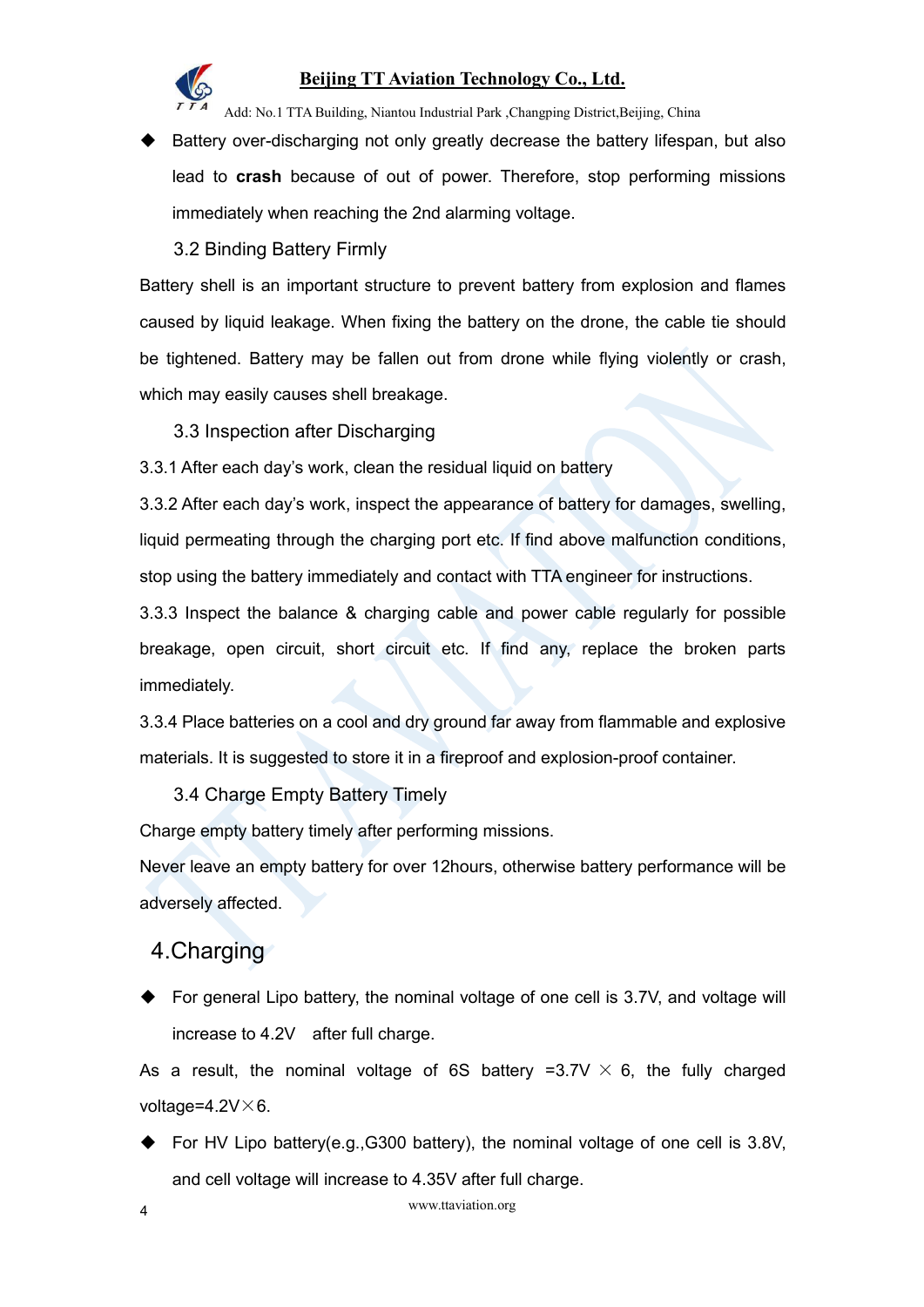

Add: No.1 TTA Building, Niantou Industrial Park ,Changping District,Beijing, China

For G300 HV battery, its nominal voltage is  $3.8V \times 14$ , its fully charged voltage=4.35V

 $\times$  14

#### 4.1 Do not charge while overheating

After battery is used, the battery cannot be directly charged due to overheating. Place the battery until the temperature drops to less than 40℃.

**Notice**: It is suggested to charge battery in 10 A current to charge more fully and lengthen its lifespan.

#### 4.2 Use Official Charger

Official charger is the best fit for batteries. Any consequences caused by three-party charger shall be undertaken by users.

#### 4.3 NEVER Leave Batteries on Charge Unsupervised

NEVER leave your batteries on charge unsupervised. If a battery starts to become puffy, smoke, or catches fire you need to be able to immediately handle the situation. Battery do have overcharge protection, however user should be around for safe.

4.4 Remove Fully Charged Battery

Once the battery is fully charged, remove it from charger to avoid any over-charge risks.

# 5.Balancing

Battery balancing is the process by which each cell voltage is equalized. Balancing is to ensure that each cell is performing in the same voltage, and discharging the same amount of energy. Balance charging will surely improve the performance and lifespan of battery.

The official charger will balance the battery automatically while charging. Keep the balancing cable **connected** while charging and storage.

**After completing 3~5 work days, balance the battery by charging it in "Storage" mode to reduce cell voltage difference.**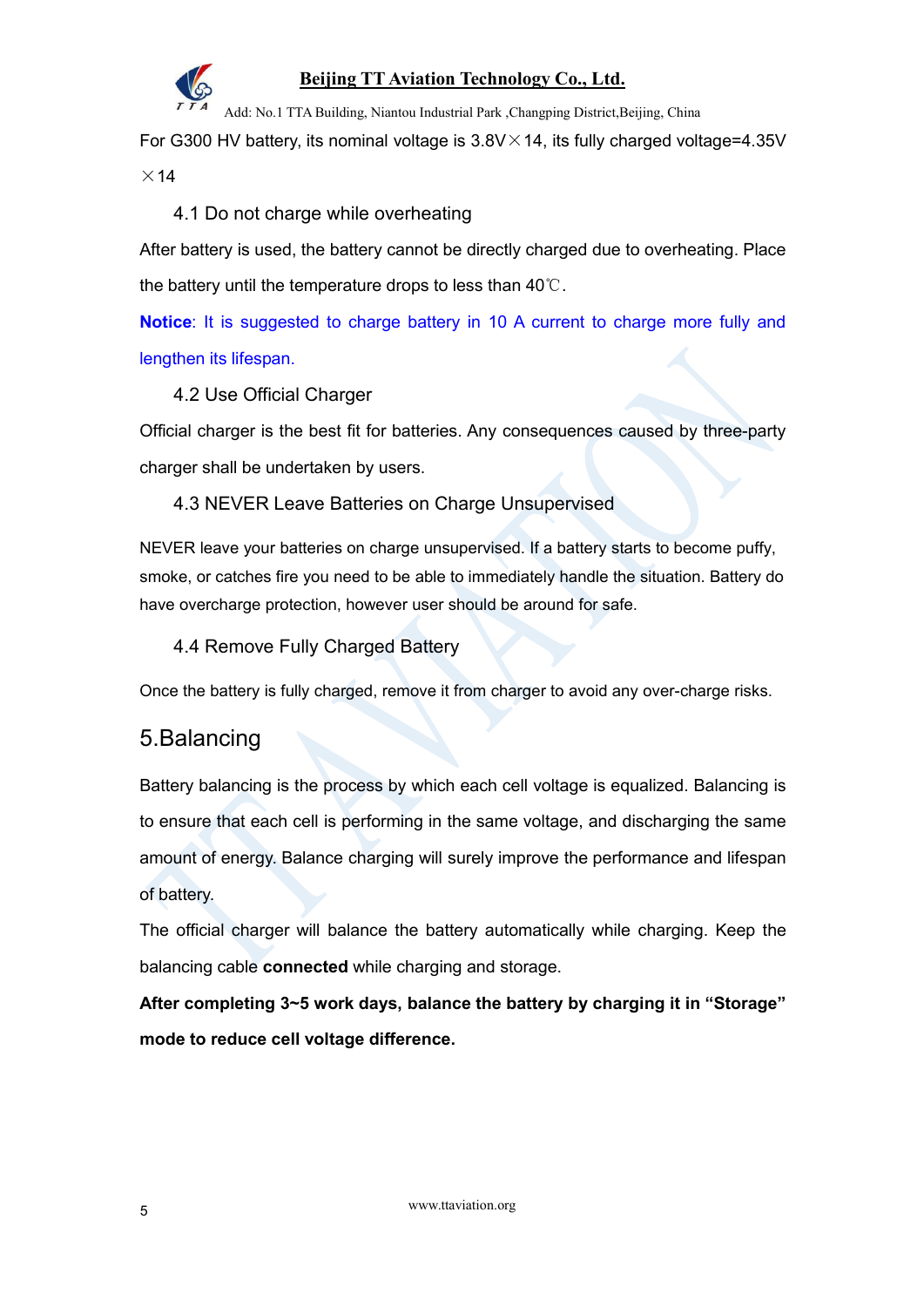



Figure 0 1 Charge&Storage With Balance cable connected

# 6.Storage

6.1 Storage Voltage

- Never leave your fully charged or low voltage battery for more than 3~4 days, because gases might build-up inside the cells or active material of poles decreased damage your battery. Therefore it need to be discharged to reach storage voltage.
- If you are not going to use your LiPo battery for longer than two weeks, you need to prepare it for storage. The proper storage voltage is about 3.85V per cell.

How to put battery into Storage Mode?

Step01: Connect battery to charger

Step02: Press "Storage" button to start. Battery will be charged or discharged to storage voltage automatically.

Step03: After storage complete, remove battery from charger. Battery is ready for long-term storage.

6.2 Storage Conditions

Store LiPo batteries in a room temperature range --  $23 \pm 5$ °C, humidity--65 $\pm$ 20%RH, a dry and cool place.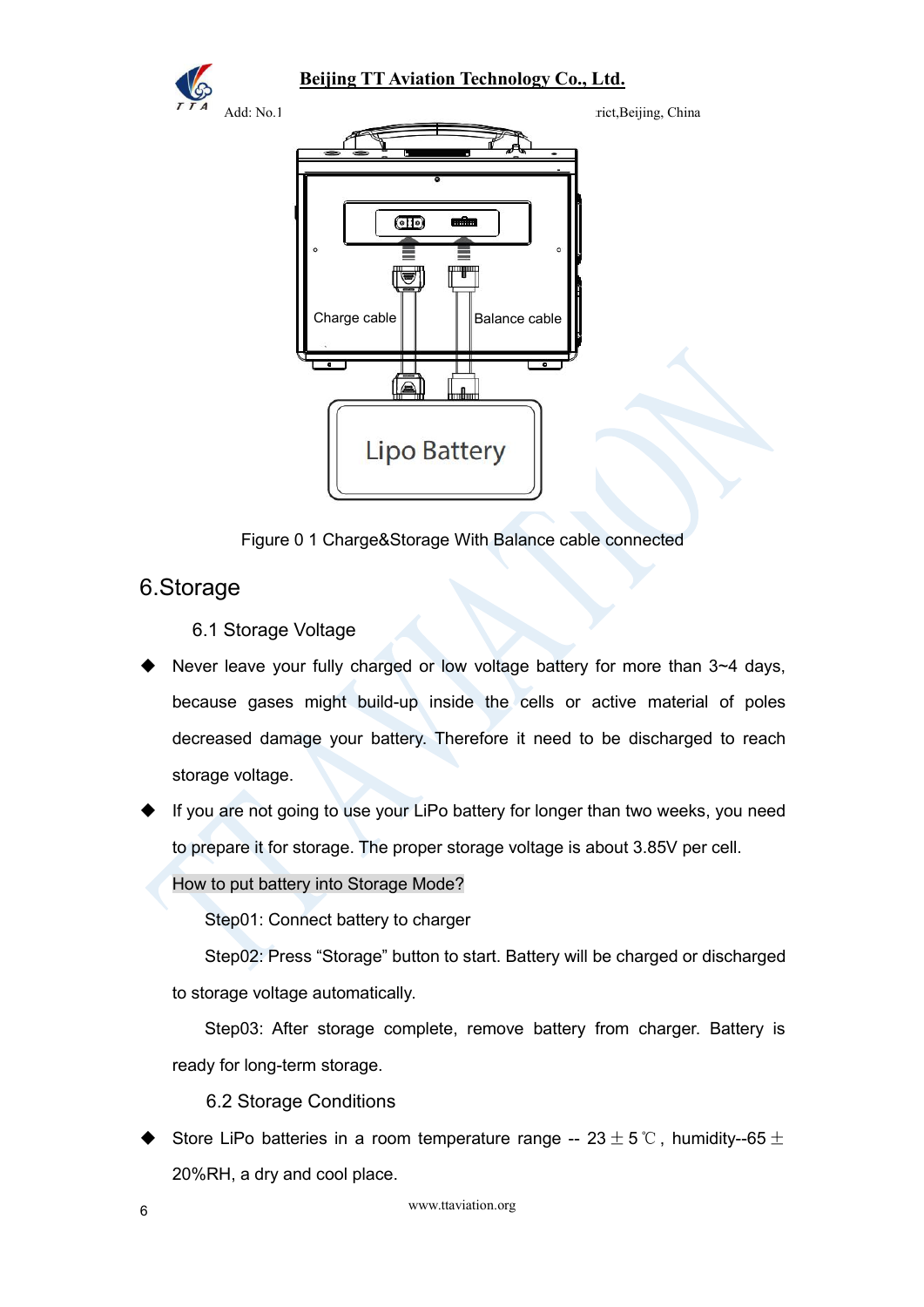

Add: No.1 TTA Building, Niantou Industrial Park ,Changping District,Beijing, China

- Keep away from wet and high temperature resources. Avoid long-time sunshine.
- Put batteries in a fireproof, explosion-proof industrial case for storage.





Figure 0 2 Explosion-proof and Fire-proof Metal Cases

#### 6.3 Long-term Storage Maintenance

- Every 30 days, maintain the batteries cell voltage at storage voltage around 3.85V(General Lipo) or 3.9V (HV Lipo). During long time storage, battery will discharge itself. Charge batteries in storage mode to prevent damages caused by over self-discharge.
	- (1) Connect batteries to charger
	- (2) Start charging in "Storage" mode
	- (3) After "Storage" charge completely, store batteries properly
- Every 2~3 months, perform a **charge-discharge** cycle to every battery for activating batteries in long-term storage.
	- (1) Connect batteries to charger
	- (2) Start charging in "Storage" mode to balance cell voltage
	- (3) After storage complete, switch to "Charge"mode to charge batteries fully
	- (4) After charge fully, leave battery for over 10 minutes.Then switch charger to
	- "Storage" mode again to put battery in storage voltage
	- (5) After "storage" charge completely, store batteries properly.

#### Attention: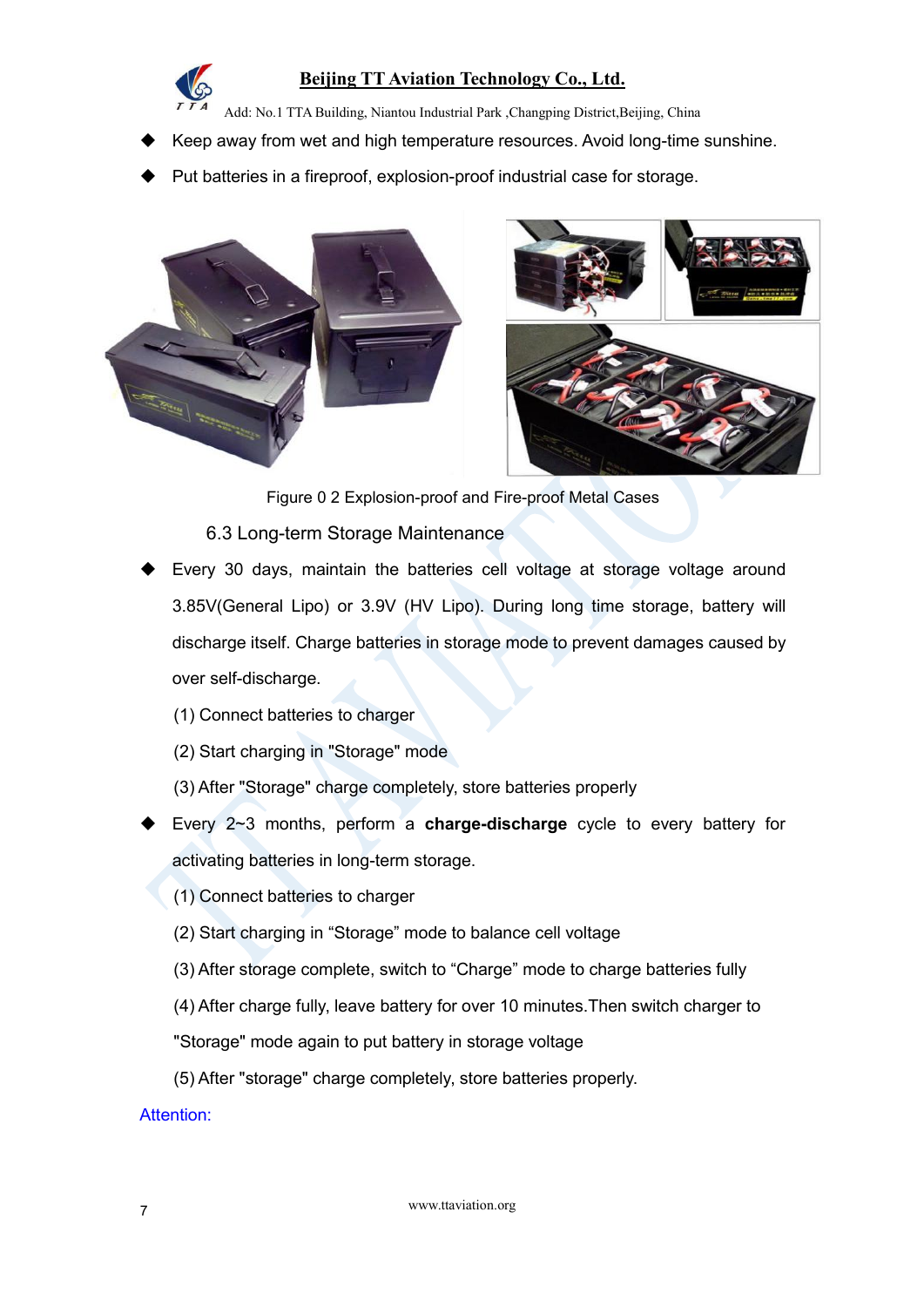

Add: No.1 TTA Building, Niantou Industrial Park ,Changping District,Beijing, China

(1) Long-term storage will adversely influence battery's performance without

#### maintenance.

(2) Battery will discharge to dead in long-term storage without regular maintenance.



Figure 0 3 Charge and Storage Switch

# 7.How to deal with a burning battery?

Isolation and suffocation is the best way to deal with burning batteries. When battery is on fire, first cut off the power supply. Quickly try to find the location of the asbestos blanket and the asbestos gloves, use asbestos gloves or fire tongs to move the burning battery to a safe and open place, such as fire bucket.

- Cover the burning battery with asbestos blanket.
- Use fire sand to bury asbestos blankets for isolating the battery from the air.





Fire sand **Asbestos** gloves and blanket

www.ttaviation.org <sup>8</sup>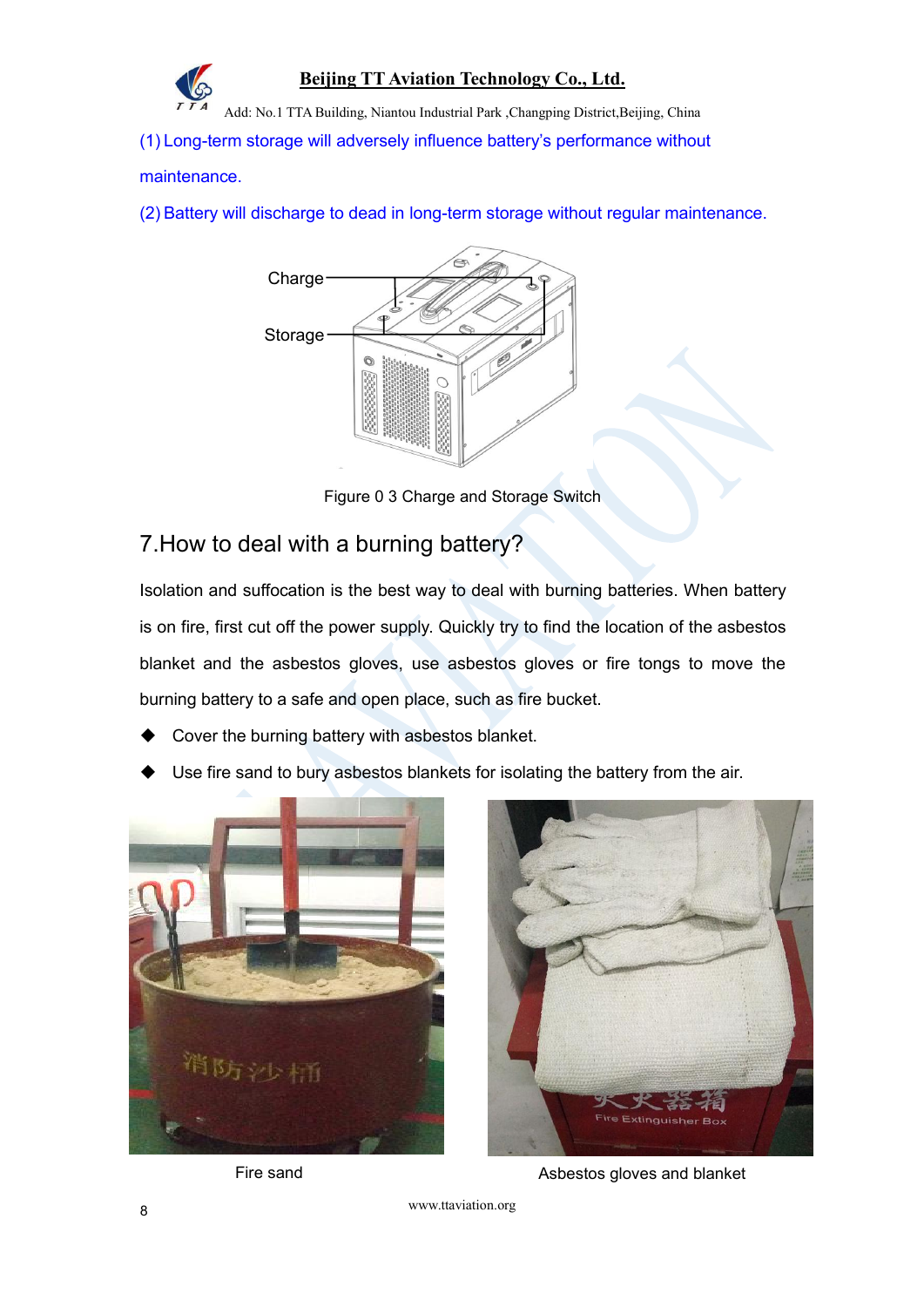

Add: No.1 TTA Building, Niantou Industrial Park ,Changping District,Beijing, China

# 8.First Aid Measures

If human body contact with the contents of an open battery, take the following "Fist Aid Measures" immediately.

8.1 Eye Contact.

Flush eyes with plenty of water for several minutes while holding eyelids open. Get medical attention if irritation persists.

8.2 Skin Contact.

Remove contaminated clothing and shoes. Immediately wash with water and soap and rinse thoroughly. Wash clothing and shoes before reuse. If irritation occurs, get medical attention.

8.3 After Inhalation.

Remove victim to fresh area. Administer artificial respiration if breathing is difficult. Seek medical attention.

#### 8.4 After Swallowing

Do not induce vomiting. Get medical attention.

### 9.Transport

If battery needs to be long-distance transported, it need to be discharged to lower than 50% of its capacity first.

Place battery in a proper case(covered by soft materials, not flammable) and avoid any damages, such as collision, squeezing,and falling.

# 10.Safety Rules

- 1) Never remove batteries from a armed drone.
- 2) Never connect batteries to a armed drone.
- 3) Keep a fire extinguishing device (extinguisher or sand) nearby for safety.
- 4) Lift the battery by its handle. Do not lift it by the cables.

5) Do not use a battery If it has been dropped, or was involved in any kind of heavy impact.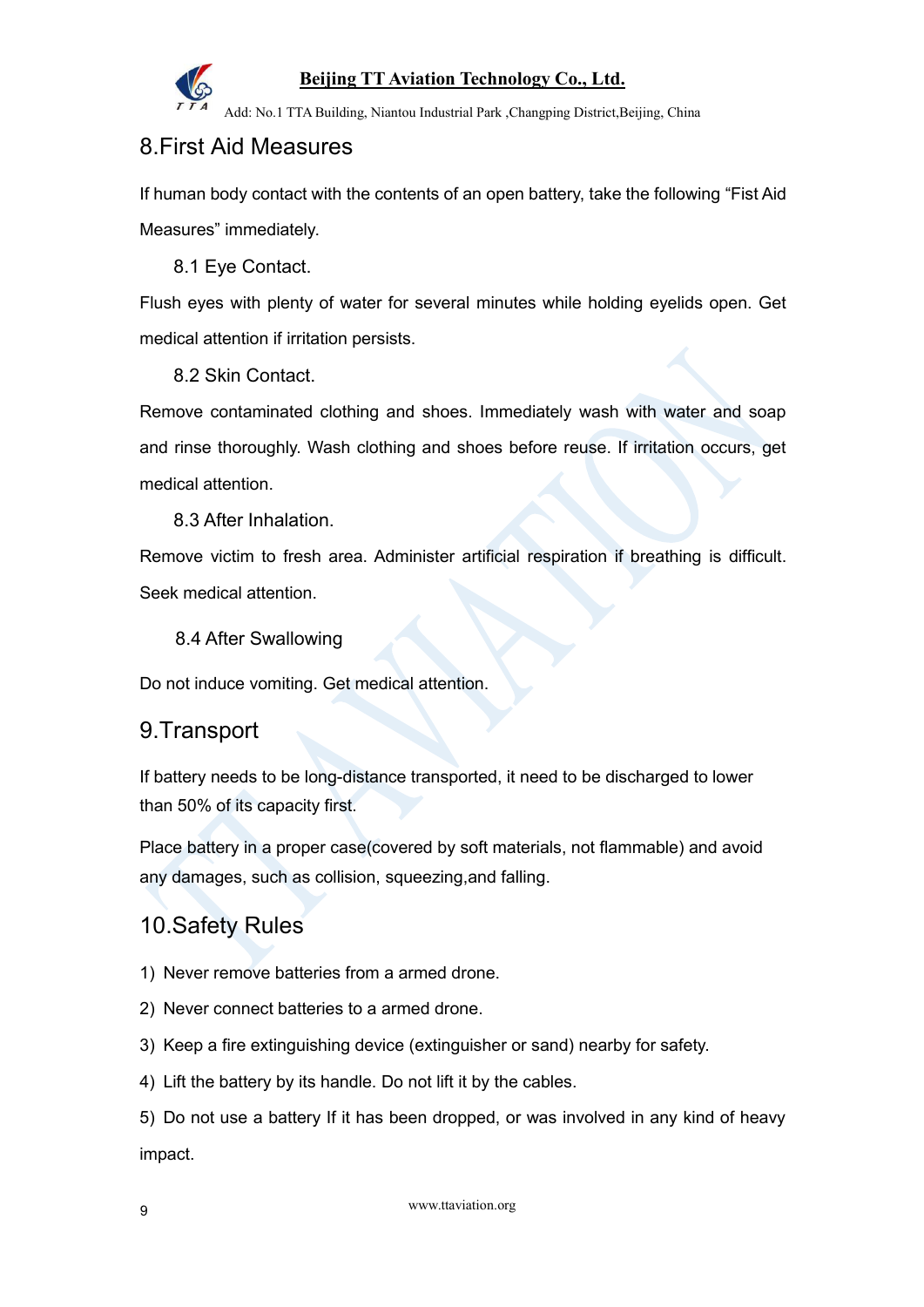

Add: No.1 TTA Building, Niantou Industrial Park ,Changping District,Beijing, China

- 6) Never use a bulging battery which should be recycled according to local laws.
- 7) Never puncture a LiPo battery which will most certainly catch fire.
- 8) Charge battery in well-ventilated areas and firm surfaces.
- 9) Keep battery away from liquid, such as water, alcohol.
- 10) Do not expose to sunlight for long time in summer.

11) Do not charge the batteries and if its temperature is over  $40^{\circ}$ C. Otherwise it will damage its lifespan.

12) If a battery falls into water, take it our immediately, and put it in a safe and open place. Do not use the battery again and dispose it as the described in <TTA Battery Disposal Recycling Instruction>.